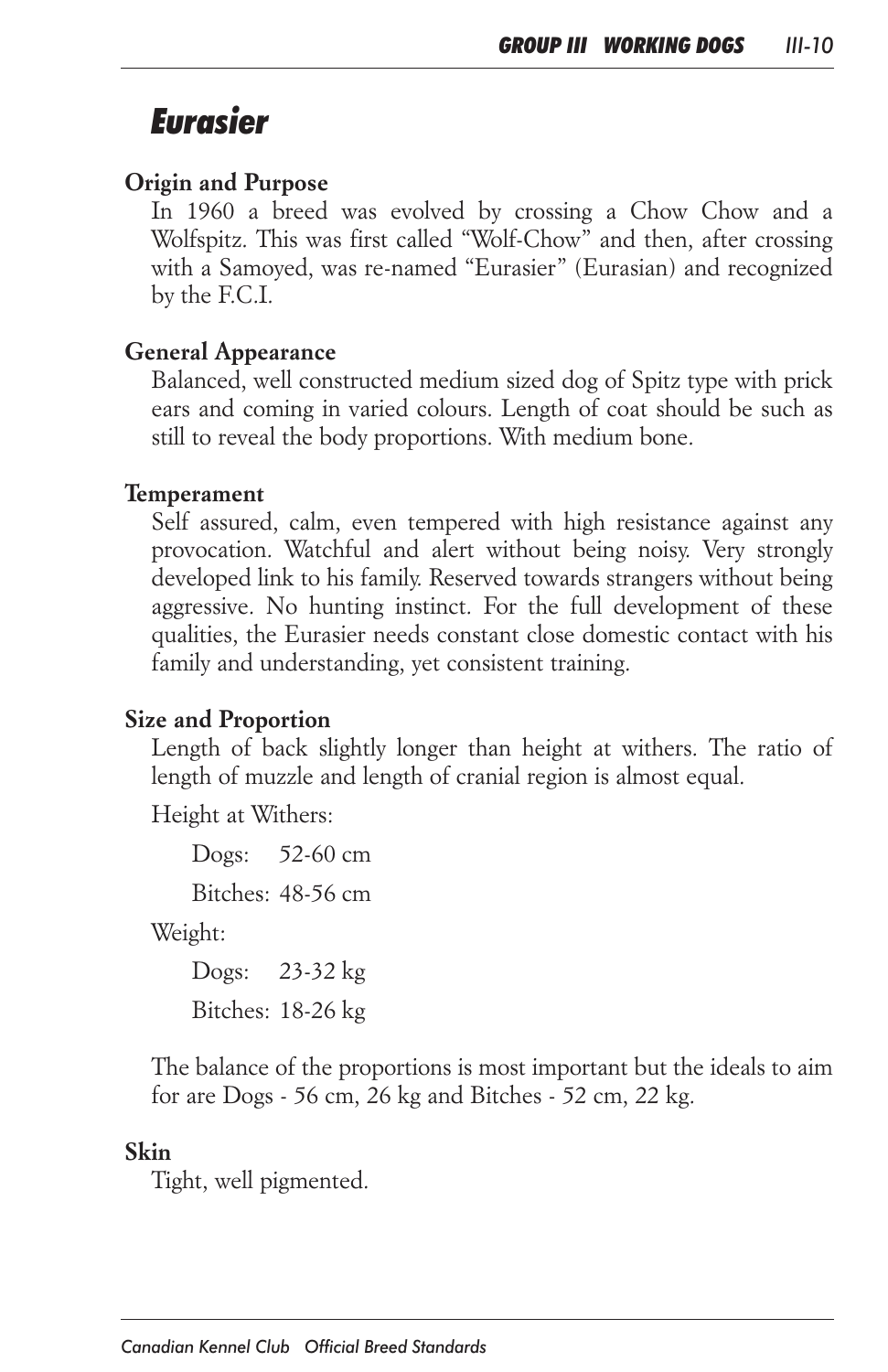#### *Coat*

*All over the body a thick undercoat and a medium length, loosely lying, harsh top coat. Short coat on muzzle, face, ears and front of legs. Tail, back of front legs (feathers) and hind legs (breeches) covered in long hair. Coat on neck slightly longer than on body, not forming a mane.*

## *Colour*

*All colours and colour combinations are permitted with the exception of pure white, white patches or liver colour.*

## *Head and Skull*

*Balanced, not too broad skull. Shape of head seen from above and sideways, wedgeshaped. Bridge of nose and cranial region run parallel. Cranial region: shape of skull, flat forehead with distinct frontal furrow. Well defined occiput. Stop barely defined. Facial region: Nose medium size, noseleather with back pigmentation. Muzzle neither too coarse nor too pointed. Tapering towards the noseleather. Straight bridge of nose and ramus of mandible. Lips, edges of lips tight with black pigmentation. Jaws strong, broad arch to lower jaw. Cheeks barely pronounced. Teeth strong, complete set of teeth (42 teeth conforming to usual tooth formation). Bite either scissor or even. Upper incisors either fit closely over lower incisors or meet. Premolars and molars set in one line without gaps. All teeth must be in vertical position to jaw. Eyes dark, medium size, not too deep set nor protruding. Orbital aperture slightly slanting. Eye-rims with black pigmentation and tight fitting. Ears set apart by about the width of the base of an ear. Medium size and triangular. Prick ears with tips slightly rounded. Tips of ears and centre of stop should form a nearly equilateral triangle.*

## *Neck*

*Of medium length, in balance with general appearance. Well muscled. Skin on throat tight fitting. Flowing transition to body.*

## *Body*

*Strong, not too short in back. Withers pronounced. Back firm and*  straight. Very well muscled. Loin of good length and width, well muscled. Rump straight, broad and strong. Chest reaching to the *elbows with oval shaped ribcage. Forechest well developed without being pronounced. Sternum long, reaching far back. Lower line slight tuck up.*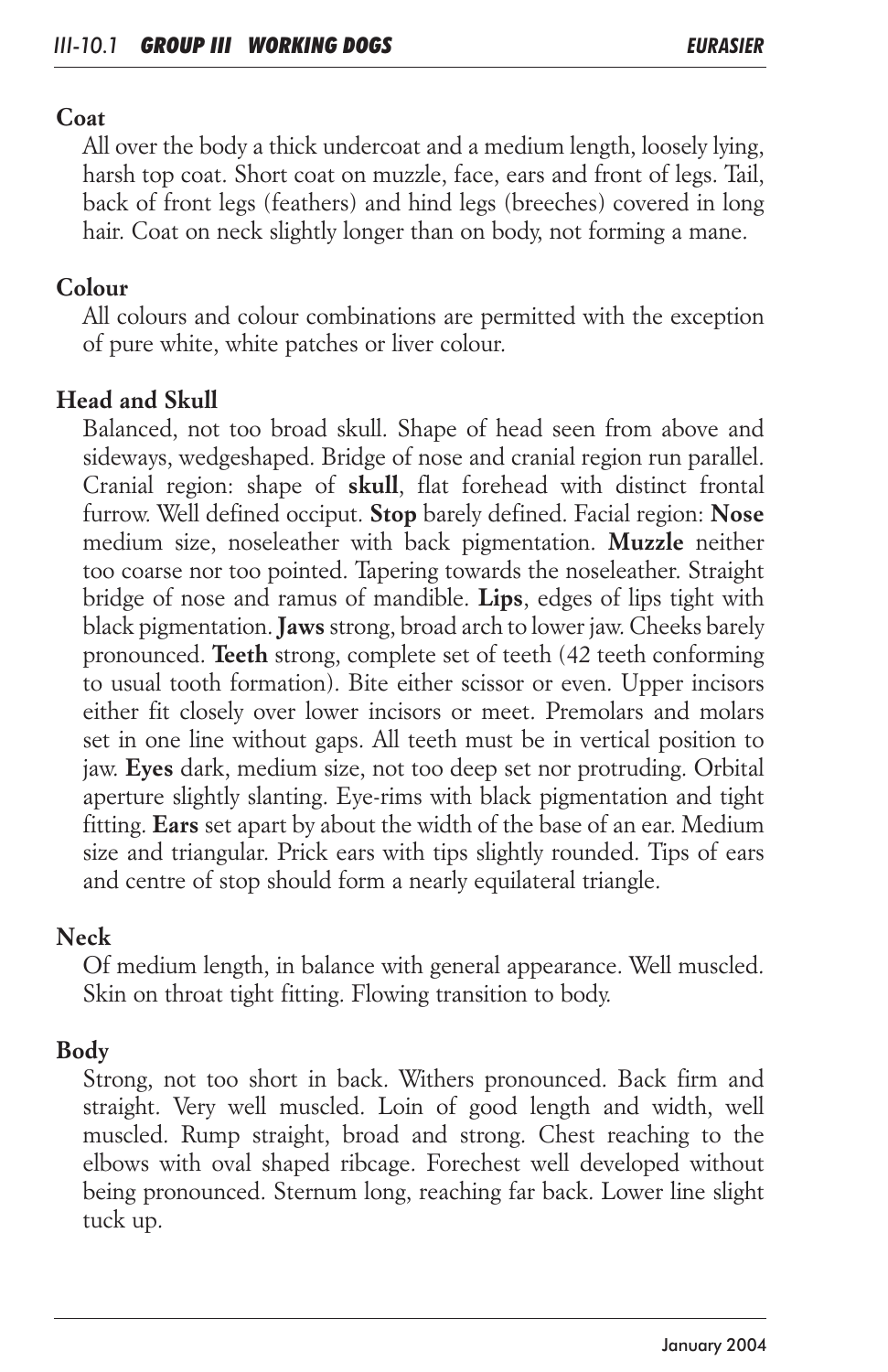#### *Forequarters*

*Seen from front, straight and parallel in position. Seen from side, moderately angulated. Upper and lower arm of almost equal length. Shoulders well muscled. Lying slightly slanted. Upper arm medium length, well muscled. Elbows close to chest. Lower arm medium length, well muscled. Pastern-joint strong. Pastern medium length, quite straight seen from front, seen from side, inclined slightly forward. Fore-feet oval, tight, moderately arched. Strong nails with dark pigmentation. Firm, well cushioned, black pigmented pads. Thick hair between pads.*

## *Hindquarters*

*Seen from behind, straight and parallel. Seen from side with moderate*  angulation. Upper and lower thigh of almost equal length. Pelvis slightly *slanting. Upper thigh medium length with strong muscle. Stifle stable, not too straight. Lower thigh medium length, well muscled. Hock-joint not set too low, stable, neither turning in or out. Hock (Metatarsus) good length and breadth, vertical when seen from side. Hind feet oval, tight, moderately arched. Strong nails with dark pigmentation. Firm, well cushioned pads. Thick hair between pads.*

## *Tail*

*Straight set on, round and firm, of good thickness, tapering towards the tip. Bushy hair. Carried lying forward over back or bent slightly sideways or rolled up. When hanging down, reaching the hocks.*

## *Gait*

*Ground covering with plenty of drive and good forward stride.*

## *Faults*

*Any departure from the foregoing points should be considered as a fault and the seriousness with which the fault should be regarded should be in exact proportion to its degree.*